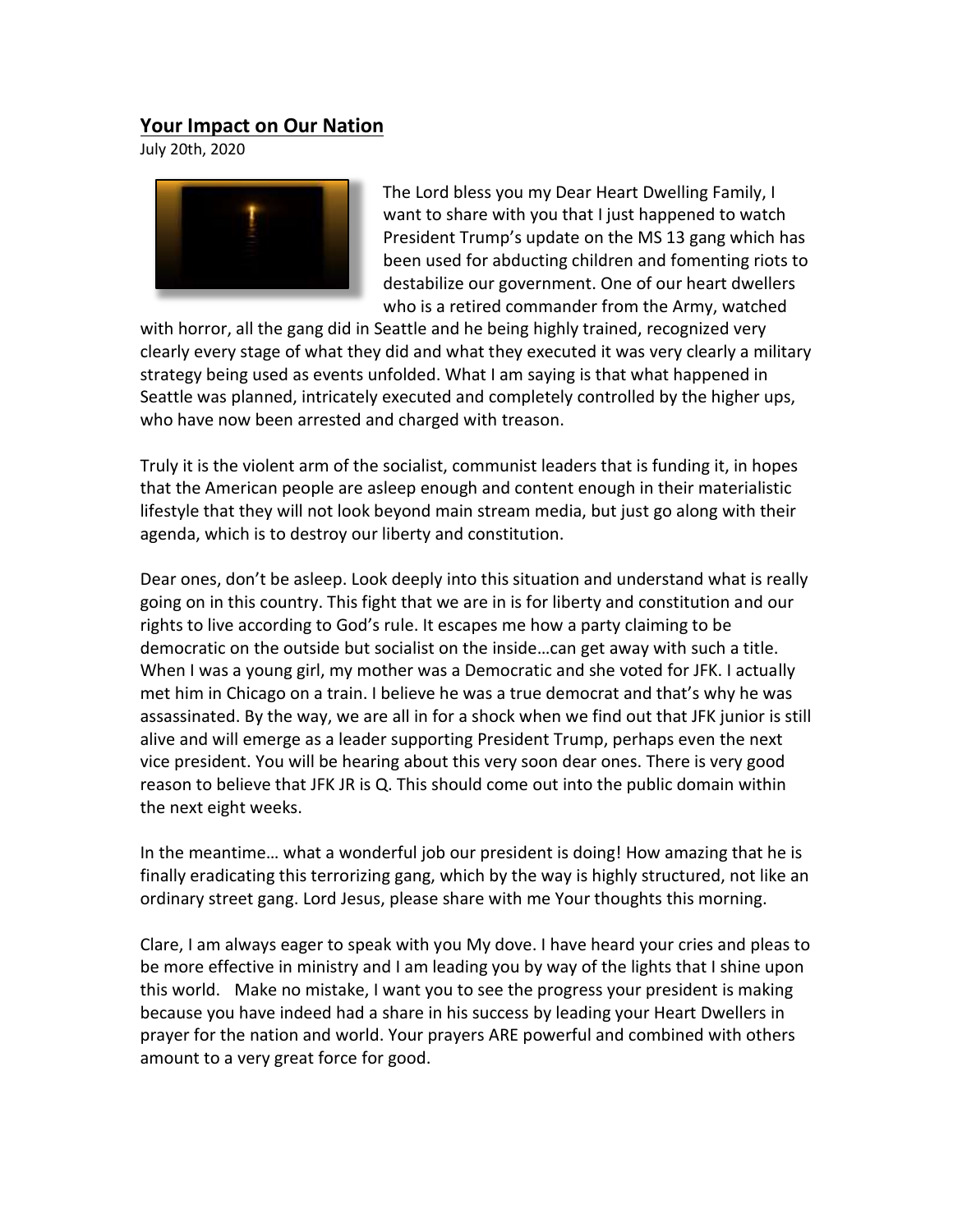Your president has been challenged on many, many fronts, and because of the tears you shed for this man, along with the tears of thousands of others, he has been greatly strengthened. There is an invisible force for good working for what is right in this country and it is called grace.   

Grace has been delivered to the White House in truckloads, if you will, because of the united front of prayer in this country. Bravo, I say to you Children of the Light who have put your hearts into fasting and praying for what is right to triumph.     

I want you to know, firsthand how very significant your commitment to pray for your country has been. Truly you are a force to be reckoned with and My desire is that you stay on your feet, in the fray and on the watch to continue to protect and advance what is right and good.

Many poor decisions have been made by those who would destroy this country and now the light has begun to shine in the darkness and it can no longer hide their evil doing from the public eye. I know you have prayed very hard for the exposure of corruption in the media and I want to tell you, My Love, it is coming. Continue to pray, but believe Me, it is coming. And I want to share with you Heart Dwellers that I'm just so, so I don't know how to put it, it is so heart rendering and sickening to see how people have swallowed all these lies by the mainstream media and have had their minds formed by these liars. It is unbelievable and has been a real source of grief to me because it affects so many people. They don't know what they are saying when they say they hate so and so. They hate this or they hate that because they are not informed. They don't have accurate information. They have nothing but lies and propaganda that the American people are being fed lies by these popular news shows. They are being totally formed in their thinking to hate what is good and right. They don't take the time to look beyond what the mainstream media is saying. That entire arm of the mainstream media is in the pay of those who want to subvert our country, steal our democracy and our constitution from us and make us part of a global movement under the rule of some atheistic leader even worse than that a false prophet claiming to be Jesus. I don't know all the details; all I know is that if they win this country will be totally destroyed. We will have no more constitutional rights so please stay awake, stay awake and look behind the scenes. Don't just listen to mainstream media. In fact, it is so poisonous I wouldn't listen to it at all. I get my news on the internet. I like to hear it straight from the White House because that's honest and true or on certain YouTube channels that are reliable. But those in this country who are listening to mainstream media news and soaking it up and believing it are being filled with hatred, lies and contempt for the good people in this nation and it's just tragic. So, I have been pleading with the Lord, please bring the mainstream media down. Please Lord please don't let them keep feeding the people these lies, please Lord. And so, He's assuring me here so He said continue to pray but believe Me it is coming.

I challenge the American people, Jesus continued, to ignore superficial reports and go deeper, go much deeper. Look at what is being done by your law makers, base your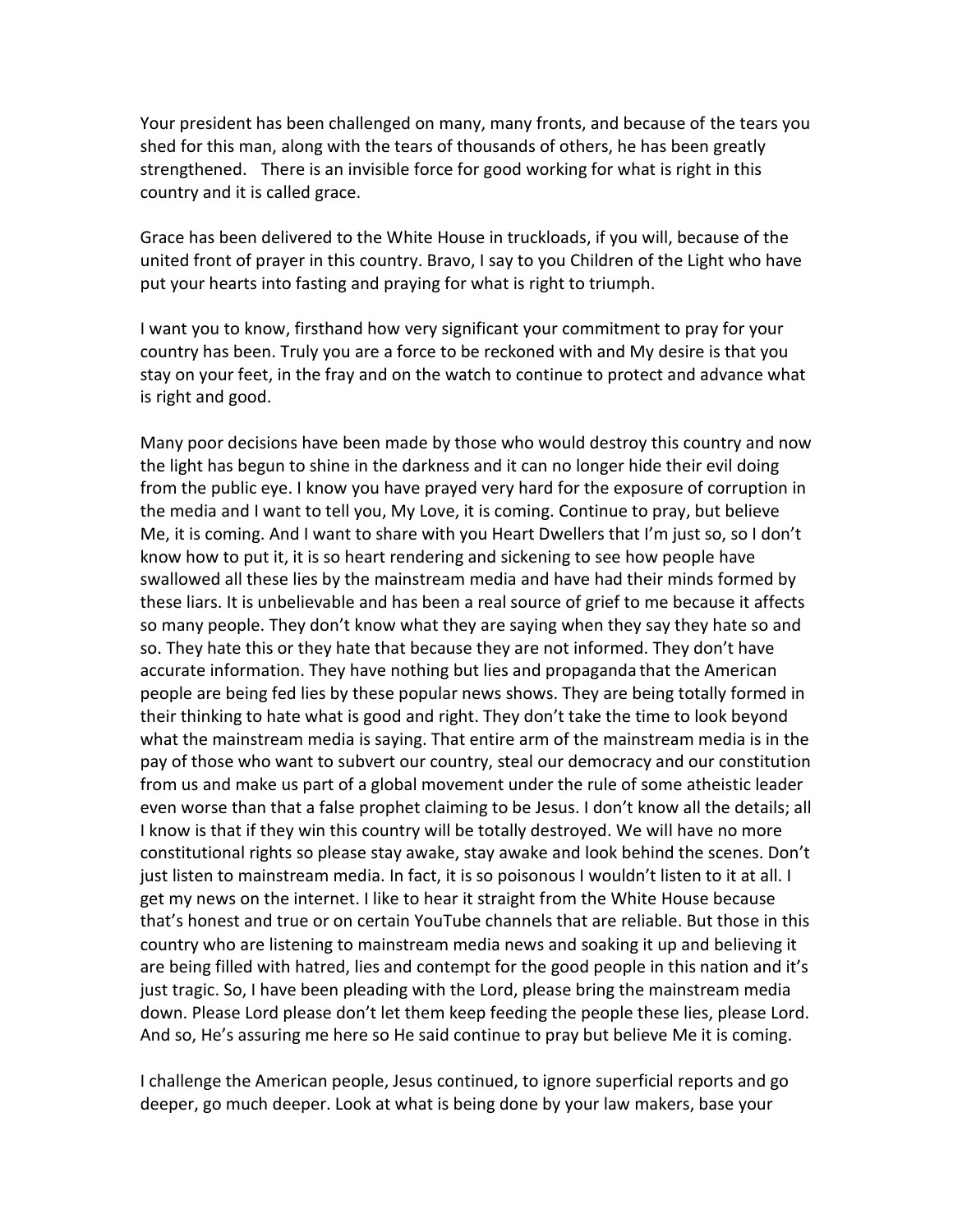decisions on performance, not media blitzes and clever speeches. Go beyond the surface and look at the facts. Your very freedoms are at stake and unless you act in a responsible manner, you will lose your country and become like other nations that have fallen to communist rule. Christian liberties will be taken from those who have lived in peace all their lives. They will look back and say, "What happened?" and the answer will be, "Because you did nothing to stop evil, it took over your country. Because you listened to unreliable and corrupted sources in the news, you did not act to protect what was right and now you have evil running your nation." Oh, dear God may that not happen to us.   

Jesus continued, evil and deception have been running this country for many decades, for that very reason. Now light has risen and shone upon the darkness and it is your fight, your duty, your responsibility to see to it that your freedoms are preserved even as it is written in the scriptures:

*1 First of all, then, I urge that entreaties and prayers, petitions and thanksgivings, be made on behalf of all men, 2 for kings and for all who are in authority, so that we may lead a tranquil and quiet life in all goodness and dignity. 3 This is good and acceptable in the sight of God our Savior, 4 who desires for all men to be saved and to come to the knowledge of the truth. 5 For there is one God, and one mediator also between God and men, the man Christ Jesus, 6 who gave Himself as a ransom for all, the testimony given at the proper time. 7 For this I was appointed a preacher and an apostle as a teacher of the Gentiles in faith and truth.*

*8 Therefore I want men in every place to pray, lifting up holy hands, without wrath and dissension.* That's I Timothy Chapter 2 Amen.

And here's another thing you know all of us can have pent up frustration and anger and a lot of these movements play on people's frustrations and anger and give them an outlet and a target to blame for their problems. Especially in the summer time when it's hot tempers run high and all you have to do is drop a few poisonous thoughts into their mind and they will begin to hate and foment trouble and speak evilly against good people without even knowing what they are doing because they need an outlet for their frustration and anger. They need someone to blame so this lying media gives them someone to blame and they go for it. That is why there is rioting in Seattle and in Minnesota and Portland I mean all of this has been staged by highly trained people. This is not just a grass roots movement that is protesting an event. And just as an aside, something you might want to think about, the man they claimed was killed when he was wheeled into the hospital, you'll notice that his legs are missing. Apparently, it was a mannequin and the legs had fallen off cause you can see his body only went so far. And that man has been involved in the racist where those terrible things happened, he was involved in that and the man that supposedly killed him was involved in that.

The military has something called Psychological Operations (PSYOPS) and the whole point of the training is how to move people. How to affect people to act a certain way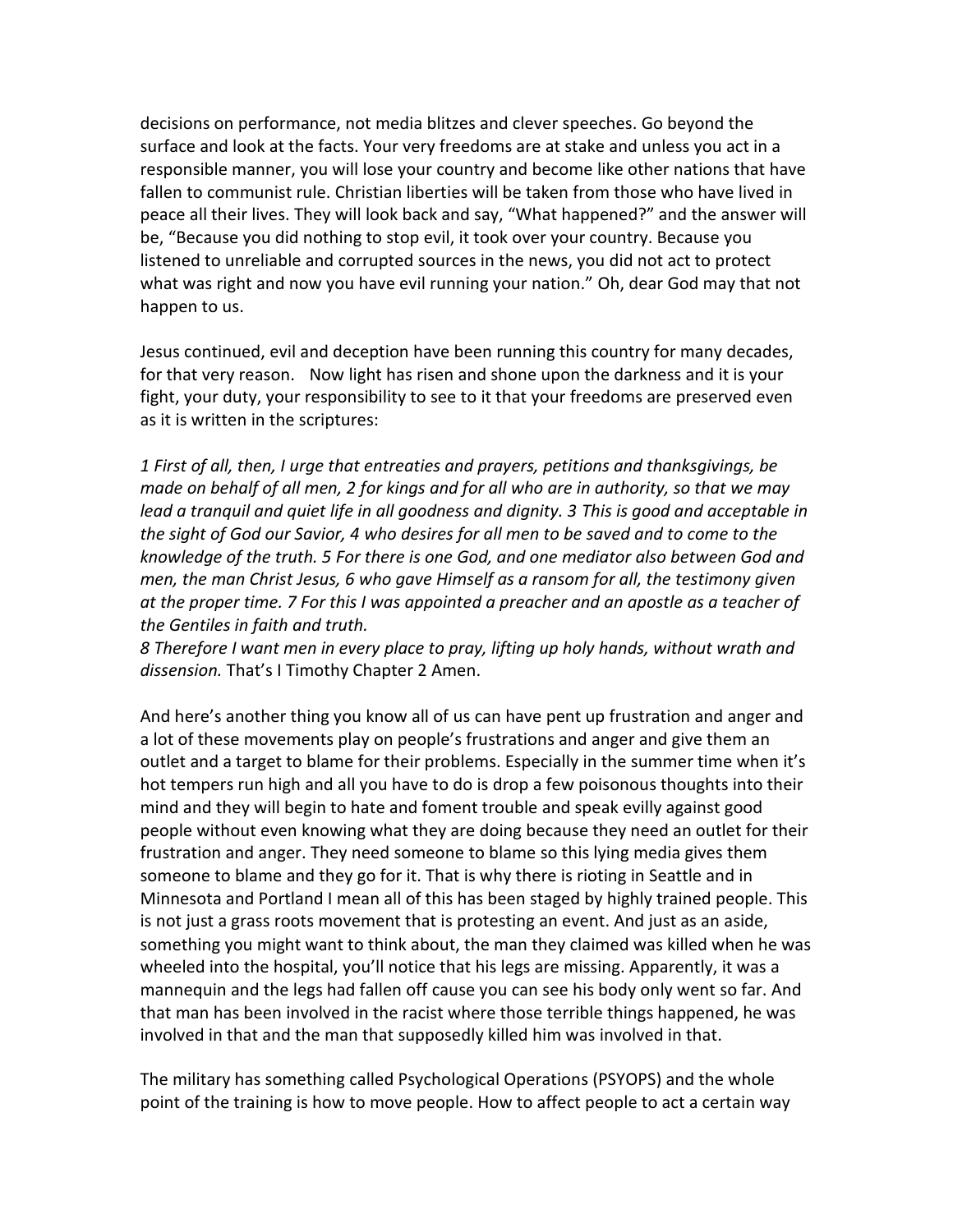and in the process of doing this they have people called "crisis actors". People who are trained to play dead, trained to supposedly kill someone and that person plays dead and they cart him off and it's a PSYOP. It's something to stir up attention either deflect attention from what is really going on, like for instance, if there are elections going on they would pull something like that off to get people distracted or for the purpose of starting riots, race riots. So, these PSYOPS are planned by evil men and executed and the media is in on it and they cause people to become enraged at injustice that was just acted out for them but didn't really happen and this has been going on for years. And what happened in Minneapolis is exactly that. Sooner or later we have to wake up to how we are being manipulated psychologically and know that it's never right to riot and destroy stores, break into people's houses and rape them in front of their children how horrible is that. Sooner or later we have to know this is coming from an organized group of people who are intent on seeing our nation subverted that's the whole point. And they want to do it by conquer and divide, divide and conquer, turn the government against the people, the people against the government, blacks against whites, Hispanics against blacks, Hispanics against whites, it just goes on and on and on. It's very manipulative and it's not the real deal. We live together with black and white people beautifully. Every once in a while, there is a rogue police officer who loses his wits, but some of those guys are crisis actors and if you pay close attention you will see. They appear in many scenarios in the past, they are paid to do that for a living. I understand that one particular crisis actor who has been used a deal has come forward now and confessed what was going on. I can't give you a reference on that but if you look on YouTube you might find him. Okay enough of that but I really want you to know dear ones, don't get manipulated, don't get affected, manipulated and go into a rage over something that doesn't even exist. Be smarter than that.

The Lord said, continue to pray My Beloved ones, do not abandon your country to chance by failing to do your part.

Lord what about voter fraud? It seems that the enemy gets away with so much, it almost makes you feel like your vote won't count…that it will be trashed and never get recorded. And I don't know if you heard about it, but recently a woman was caught dumping all the Republican ballots into a dumpster. She was receiving the early voting mail for people who are not able to go to the polls and she took all the Republican votes and put them in the dumpster and she got caught. Can you imagine that and that is common, that doesn't just happen in one place? That's part of what they have been ordered to do all over the country. So, I'm thinking to myself, how in the world is my vote going to matter? How is it going to get recorded?

So, I asked the Lord and He said, beloved ones, pray for your voting system, I will work wonders against those who would steal, lie and cheat, if you will intercede with all your hearts that fraud will be defeated. The dark ones believe they can get away with anything they choose to do. But recent events are proving that they cannot. If you pray,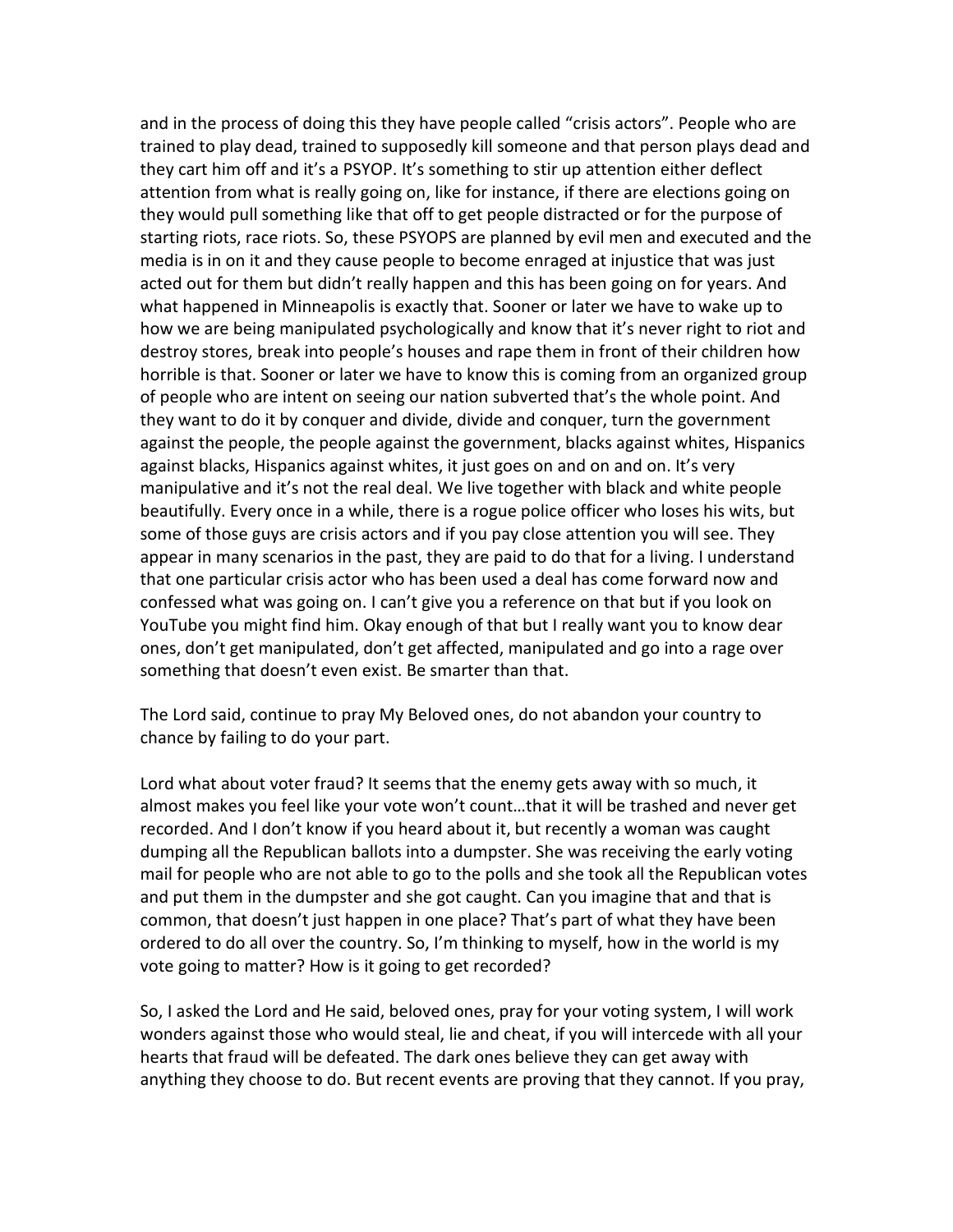I will defend your vote and see that it gets recorded. Not by might, not by power, but by My Spirit, I say to you, I will protect, if you will pray. Pray, pray, pray.   

Have I not shown Myself faithful? Because your nation has been awakened and you pray, I will move on behalf of the truth and not allow the enemy to falsify results. But the burden to pray is upon you. Pray much, then pray more, and then continue to pray. Your prayers are powerful.

Lord this brings another issue to my heart. Forgive Me for allowing my faith to weaken. I realize now that much of what I would call apathy and depression in acting on music and other things has sprung from a weakened faith.

The Lord answered me, you have had many assignments against your faith Clare, many. Now that you recognize where those feelings of oppression and hopelessness are coming from, now that you see how I have moved My Hand in your favor, time and time again, you have substantial evidence to prove that I am Who I am, and I am with you and this community, and all authentic heart dwellers.

I am with you when they deride you, tell lies and falsify information. I am with you when you feel crushed under a weight of false guilt and condemnation. I am with you when you cry out and I hear you, I am indeed answering all your prayers and proving My faithfulness by recent events. No weapon formed against you will prosper as long as you cling to Me, believe in Me, obey Me and continue to press in to prayer.

My people whether you feel your prayers ascending to the throne room or bouncing off a brick wall. I miss nothing! I see how you are slighted and marginalized because of your faith in Me. I see how lying lips testify against you though you remain innocent. I see how the darkness hovers and attempts to smother your light; I am with you when you stand in the midst of these attacks and by My grace you will triumph.

These little squabbles over your land, the land I have appointed to you for prayer, the land I purchased with My servant's money, the land that was stolen from you by the unscrupulous, these little squabbles are a part of my stair case to steadfast, immutable, incorruptible faith. In other words, this is boot camp for what is yet to come. I have many assignments for you and those who are willing to belong completely to Me and do My will relentlessly.

And here what the Lord is talking about is that Christian community bought ten acres of property for us and we traded three of those acres for lumber because the owner had a lumber mill and we didn't have any way to build without the lumber so that left us with seven acres. When he finally handed me the deed it was for only two acres. At the time we didn't have the money for an attorney and we were fighting to stay up here in the middle of the winter and have enough feed for the horses and sheep. So we didn't know how to contest it. So that's the reason why we're talking about this now is that we still